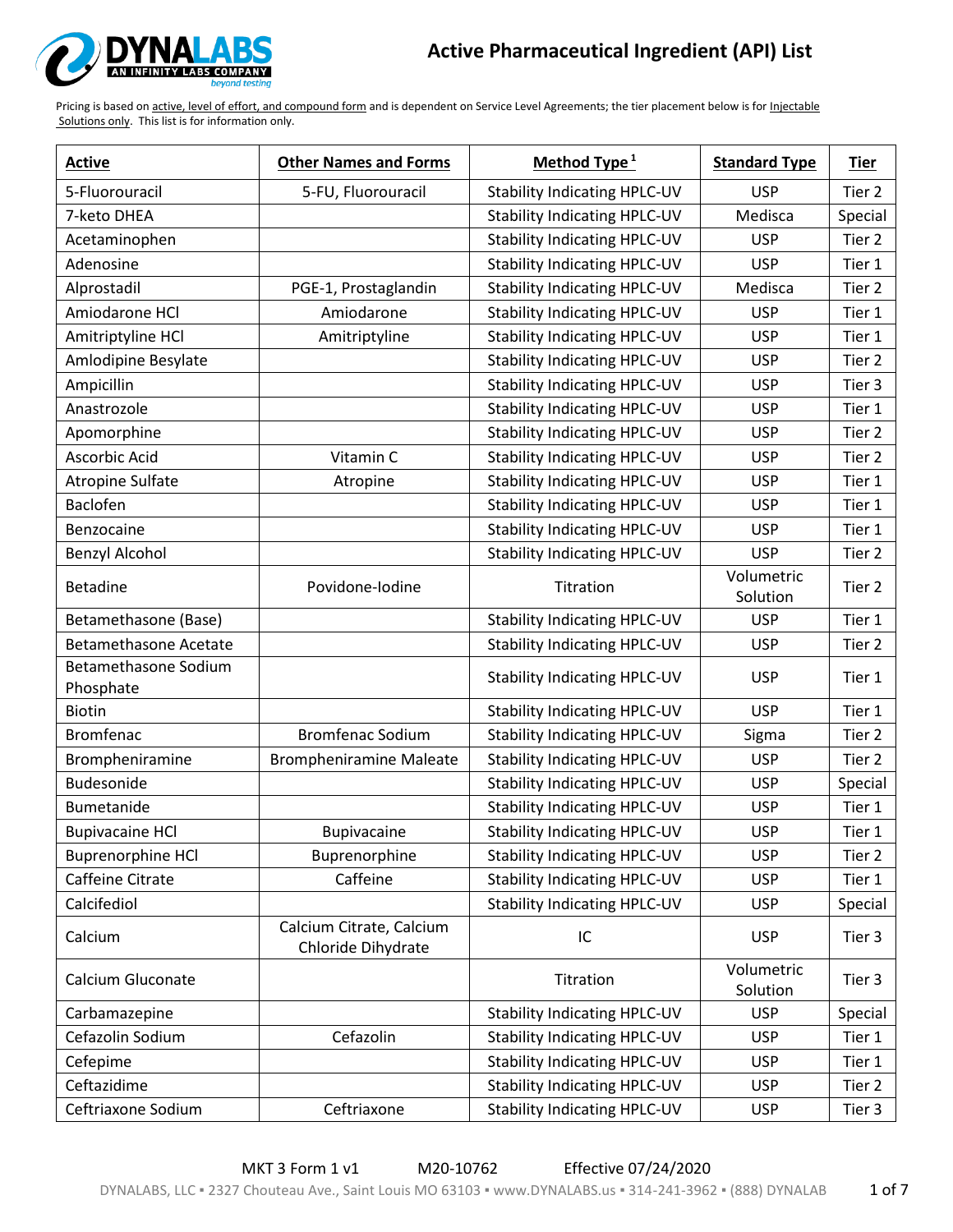

| <b>Active</b>                    | <b>Other Names and Forms</b>        | Method Type $1$                     | <b>Standard Type</b>   | Tier    |
|----------------------------------|-------------------------------------|-------------------------------------|------------------------|---------|
| Cefuroxime                       |                                     | <b>Stability Indicating HPLC-UV</b> | <b>USP</b>             | Tier 1  |
| Choline Chloride <sup>2</sup>    |                                     | IC                                  | Medisca                | Special |
| Cidofovir                        |                                     | <b>Stability Indicating HPLC-UV</b> | <b>USP</b>             | Tier 2  |
| Ciprofloxacin HCl                |                                     | <b>Stability Indicating HPLC-UV</b> | <b>USP</b>             | Tier 1  |
| Ciprofloxacin                    |                                     | <b>Stability Indicating HPLC-UV</b> | <b>USP</b>             | Tier 1  |
| Clindamycin Phosphate            |                                     | <b>Stability Indicating HPLC-UV</b> | <b>USP</b>             | Tier 1  |
| Clonidine HCl                    | Clonidine                           | <b>Stability Indicating HPLC-UV</b> | <b>USP</b>             | Tier 1  |
| Cyanocobalamin                   |                                     | <b>Stability Indicating HPLC-UV</b> | Medisca                | Tier 1  |
| Cyclobenzaprine HCl              |                                     | Stability Indicating HPLC-UV        | <b>USP</b>             | Tier 1  |
| Cyclosporine                     |                                     | <b>Stability Indicating HPLC-UV</b> | <b>USP</b>             | Tier 2  |
| Cyclopentolate HCl               |                                     | <b>Stability Indicating HPLC-UV</b> | <b>USP</b>             | Tier 1  |
| Dehydroepianodrosterone          | <b>DHEA</b>                         | <b>Stability Indicating HPLC-UV</b> | Medisca                | Tier 1  |
| Demercarium Bromide              | Demercarium                         | <b>Stability Indicating HPLC-UV</b> | <b>USP</b>             | Tier 2  |
| Dexamethasone Acetate            |                                     | <b>Stability Indicating HPLC-UV</b> | <b>USP</b>             | Tier 2  |
| Dexamethasone<br>Phosphate       | Dexamethasone Sodium<br>Phosphate   | <b>Stability Indicating HPLC-UV</b> | <b>USP</b>             | Tier 3  |
| Dexmedetomidine                  |                                     | <b>Stability Indicating HPLC-UV</b> | <b>USP</b>             | Tier 2  |
| Dextromethorphan<br>Hydrobromide |                                     | <b>Stability Indicating HPLC-UV</b> | <b>USP</b>             | Tier 2  |
| Diazepam                         |                                     | <b>Stability Indicating HPLC-UV</b> | <b>USP</b>             | Tier 1  |
| Diclofenac Sodium                | Diclofenac, Diclofenac<br>Potassium | <b>Stability Indicating HPLC-UV</b> | <b>USP</b>             | Tier 1  |
| Diltiazem HCl                    | Diltiazem                           | <b>Stability Indicating HPLC-UV</b> | <b>USP</b>             | Tier 1  |
| Diphenhydramine HCl              |                                     | <b>Stability Indicating HPLC-UV</b> | <b>USP</b>             | Tier 2  |
| Dipyridamole                     |                                     | <b>Stability Indicating HPLC-UV</b> | <b>USP</b>             | Special |
| Dobutamine                       |                                     | <b>Stability Indicating HPLC-UV</b> | <b>USP</b>             | Special |
| Dopamine HCl                     | Dopamine                            | <b>Stability Indicating HPLC-UV</b> | <b>USP</b>             | Tier 1  |
| Doxepin HCl                      | Doxepin                             | <b>Stability Indicating HPLC-UV</b> | <b>USP</b>             | Special |
| Doxycycline                      | Doxycycline Hyclate                 | <b>Stability Indicating HPLC-UV</b> | <b>USP</b>             | Special |
| Droperidol                       |                                     | <b>Stability Indicating HPLC-UV</b> | <b>USP</b>             | Tier 1  |
| Edetate Calcium Disodium         |                                     | Titration                           | Volumetric<br>Solution | Tier 2  |
| <b>Edetate Disodium</b>          |                                     | Titration                           | Volumetric<br>Solution | Tier 2  |
| <b>Ephedrine Sulfate</b>         |                                     | <b>Stability Indicating HPLC-UV</b> | <b>USP</b>             | Tier 1  |
| Epinephrine Bitartrate           | Epinephrine HCl,<br>Epinephrine     | <b>Stability Indicating HPLC-UV</b> | <b>USP</b>             | Tier 1  |
| Estradiol                        | E <sub>2</sub>                      | <b>Stability Indicating HPLC-UV</b> | <b>USP</b>             | Tier 1  |
| <b>Estradiol Valerate</b>        |                                     | <b>Stability Indicating HPLC-UV</b> | <b>USP</b>             | Tier 2  |
| Estriol                          | E <sub>3</sub>                      | <b>Stability Indicating HPLC-UV</b> | <b>USP</b>             | Tier 1  |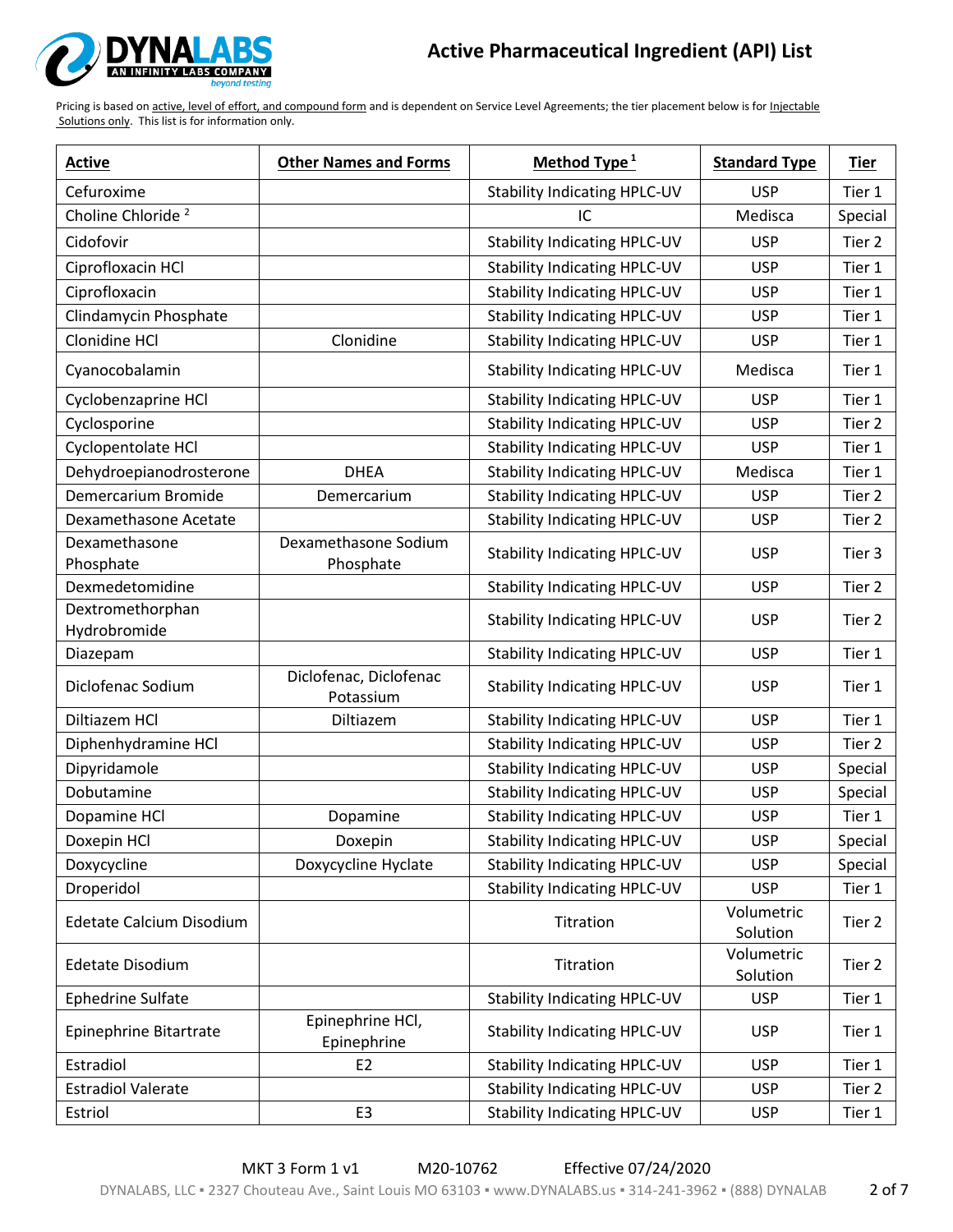

| <b>Active</b>                      | <b>Other Names and Forms</b>                                                                      | Method Type <sup>1</sup>            | <b>Standard Type</b>   | Tier    |
|------------------------------------|---------------------------------------------------------------------------------------------------|-------------------------------------|------------------------|---------|
| Estrone                            | E <sub>1</sub>                                                                                    | <b>Stability Indicating HPLC-UV</b> | <b>USP</b>             | Tier 1  |
| Fenbendazole                       |                                                                                                   | <b>Stability Indicating HPLC-UV</b> | <b>USP</b>             | Special |
| Fentanyl Citrate                   | Fentanyl                                                                                          | <b>Stability Indicating HPLC-UV</b> | <b>USP</b>             | Tier 1  |
| Finasteride                        |                                                                                                   | <b>Stability Indicating HPLC-UV</b> | <b>USP</b>             | Special |
| Furosemide                         |                                                                                                   | <b>Stability Indicating HPLC-UV</b> | <b>USP</b>             | Tier 2  |
| Gabapentin                         |                                                                                                   | <b>Stability Indicating HPLC-UV</b> | <b>USP</b>             | Tier 1  |
| Gatifloxacin                       |                                                                                                   | <b>Stability Indicating HPLC-UV</b> | <b>USP</b>             | Tier 2  |
| <b>Gentamicin Sulfate</b>          | Gentamicin                                                                                        | <b>Stability Indicating HPLC-UV</b> | <b>USP</b>             | Tier 3  |
| <b>Glutathione Reduced</b>         |                                                                                                   | <b>Stability Indicating HPLC-UV</b> | <b>USP</b>             | Tier 2  |
| Glycopyrrolate                     |                                                                                                   | <b>Stability Indicating HPLC-UV</b> | <b>USP</b>             | Tier 1  |
| Guaifenesin                        |                                                                                                   | <b>Stability Indicating HPLC-UV</b> | <b>USP</b>             | Special |
| Hydrocortisone                     |                                                                                                   | <b>Stability Indicating HPLC-UV</b> | <b>USP</b>             | Tier 1  |
| <b>Hydrocortisone Acetate</b>      |                                                                                                   | <b>Stability Indicating HPLC-UV</b> | <b>USP</b>             | Tier 1  |
| Hydrocortisone Sodium<br>Succinate | Hydrocortisone<br>Hemisuccinate                                                                   | <b>Stability Indicating HPLC-UV</b> | <b>USP</b>             | Tier 1  |
| Hydromorphone HCl                  | Hydromorphone                                                                                     | <b>Stability Indicating HPLC-UV</b> | <b>USP</b>             | Tier 1  |
| Hydroxocobalamin HCl               | Hydroxocobalamin                                                                                  | <b>Stability Indicating HPLC-UV</b> | Medisca                | Tier 1  |
| Hydroxyprogesterone<br>Caproate    |                                                                                                   | <b>Stability Indicating HPLC-UV</b> | <b>USP</b>             | Tier 1  |
| Ibuprofen                          |                                                                                                   | <b>Stability Indicating HPLC-UV</b> | <b>USP</b>             | Tier 1  |
| Idoxuridine                        |                                                                                                   | <b>Stability Indicating HPLC-UV</b> | <b>USP</b>             | Tier 2  |
| Inositol <sup>2</sup>              |                                                                                                   | <b>HPLC-CAD</b>                     | <b>USP</b>             | Special |
| Iohexol                            |                                                                                                   | Titration                           | Volumetric<br>Solution | Special |
| Isoproterenol                      |                                                                                                   | <b>Stability Indicating HPLC-UV</b> | <b>USP</b>             | Tier 2  |
| Ketamine HCl                       | Ketamine                                                                                          | <b>Stability Indicating HPLC-UV</b> | <b>USP</b>             | Tier 1  |
| Ketoprofen                         |                                                                                                   | <b>Stability Indicating HPLC-UV</b> | <b>USP</b>             | Tier 1  |
| Ketorolac Tromethamine             | Ketorolac                                                                                         | <b>Stability Indicating HPLC-UV</b> | <b>USP</b>             | Tier 1  |
| Labetalol HCl                      |                                                                                                   | <b>Stability Indicating HPLC-UV</b> | <b>USP</b>             | Tier 1  |
| Leuprolide Acetate                 | Leuprolide                                                                                        | Stability Indicating HPLC-UV        | <b>USP</b>             | Tier 3  |
| Levothyroxine Sodium               | Levothyroxine, T4                                                                                 | <b>Stability Indicating HPLC-UV</b> | <b>USP</b>             | Tier 3  |
| Lidocaine HCl                      | Lidocaine                                                                                         | <b>Stability Indicating HPLC-UV</b> | <b>USP</b>             | Tier 1  |
| Liothyronine Sodium                | Liothyronine, T3                                                                                  | <b>Stability Indicating HPLC-UV</b> | <b>USP</b>             | Tier 3  |
| Lorazepam                          |                                                                                                   | <b>Stability Indicating HPLC-UV</b> | <b>USP</b>             | Tier 1  |
| Magnesium                          | Magnesium Chloride<br>Hexahydrate, Magnesium<br>Chloride, Magnesium<br>Citrate, Magnesium Sulfate | IC                                  | <b>USP</b>             | Tier 3  |
| Medroxyprogestone<br>Acetate       |                                                                                                   | <b>Stability Indicating HPLC-UV</b> | <b>USP</b>             | Tier 2  |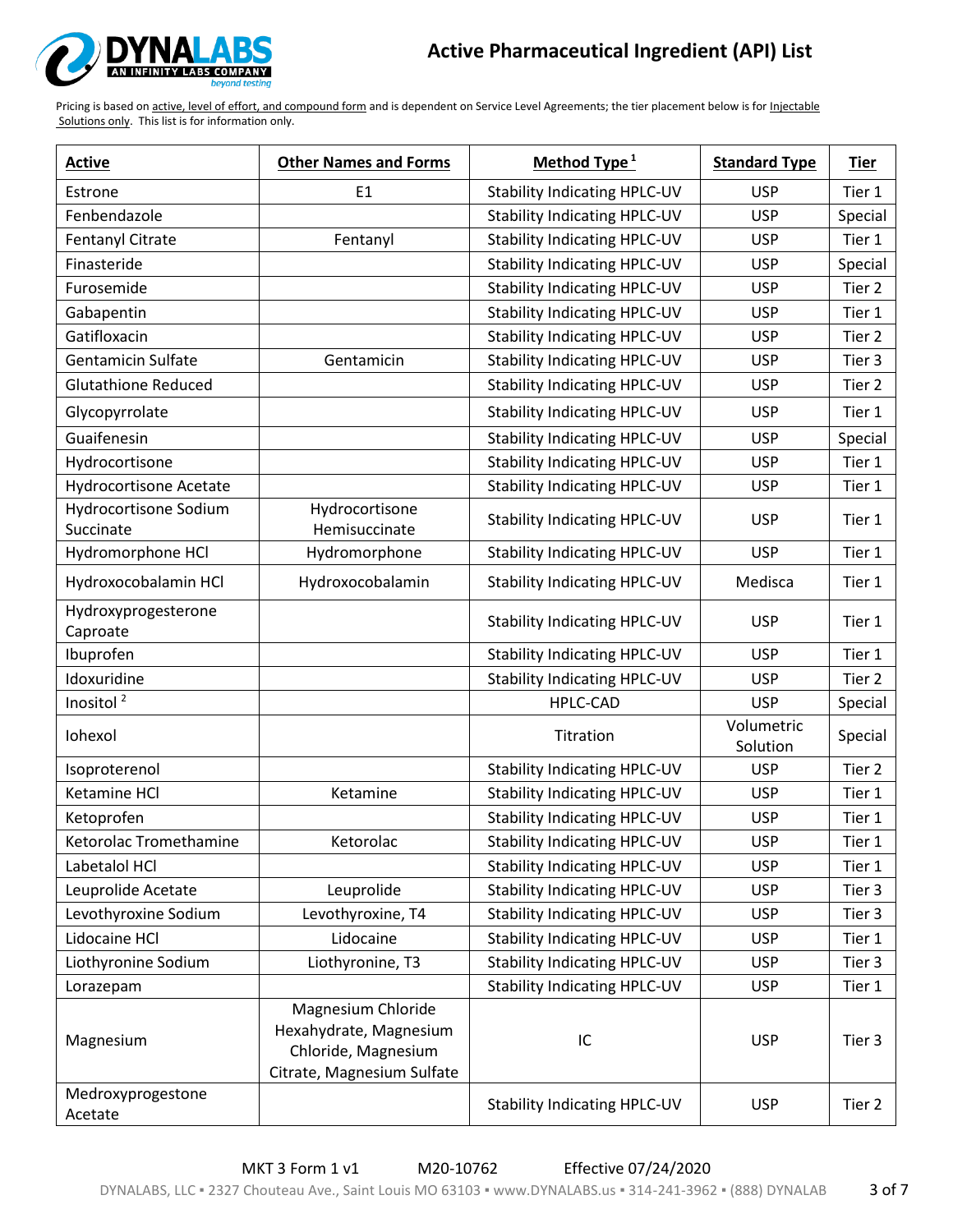

| <b>Active</b>                          | <b>Other Names and Forms</b>                        | Method Type <sup>1</sup>            | <b>Standard Type</b> | <b>Tier</b> |
|----------------------------------------|-----------------------------------------------------|-------------------------------------|----------------------|-------------|
| Meloxicam                              |                                                     | <b>Stability Indicating HPLC-UV</b> | <b>USP</b>           | Tier 1      |
| Meperidine HCl                         | Meperidine                                          | <b>Stability Indicating HPLC-UV</b> | <b>USP</b>           | Tier 2      |
| Methadone HCl                          |                                                     | <b>Stability Indicating HPLC-UV</b> | <b>USP</b>           | Tier 1      |
| Methionine                             |                                                     | <b>Stability Indicating HPLC-UV</b> | <b>USP</b>           | Special     |
| Methocarbamol                          |                                                     | <b>Stability Indicating HPLC-UV</b> | <b>USP</b>           | Tier 2      |
| <b>Methohexital Sodium</b>             | Methohexital                                        | <b>Stability Indicating HPLC-UV</b> | <b>USP</b>           | Tier 2      |
| Methylcobalamin                        |                                                     | <b>Stability Indicating HPLC-UV</b> | <b>USP</b>           | Tier 2      |
| Methylprednisolone<br>Acetate          |                                                     | <b>Stability Indicating HPLC-UV</b> | <b>USP</b>           | Tier 2      |
| Methylprednisolone<br>Sodium Succinate | Methylprednisolone<br>Hemisuccinate                 | <b>Stability Indicating HPLC-UV</b> | <b>USP</b>           | Tier 1      |
| Metoclopramide HCl                     | Metoclopramide                                      | <b>Stability Indicating HPLC-UV</b> | <b>USP</b>           | Tier 1      |
| Metoprolol                             | Metoprolol Tartrate,<br><b>Metoprolol Succinate</b> | <b>Stability Indicating HPLC-UV</b> | <b>USP</b>           | Tier 1      |
| Metronidazole Base                     |                                                     | Stability Indicating HPLC-UV        | <b>USP</b>           | Tier 1      |
| Midazolam HCl                          | Midazolam                                           | <b>Stability Indicating HPLC-UV</b> | <b>USP</b>           | Tier 3      |
| Milrinone                              |                                                     | <b>Stability Indicating HPLC-UV</b> | <b>USP</b>           | Tier 2      |
| Minoxidil                              |                                                     | <b>Stability Indicating HPLC-UV</b> | <b>USP</b>           | Tier 1      |
| Mitomycin                              |                                                     | <b>Stability Indicating HPLC-UV</b> | <b>USP</b>           | Tier 3      |
| Mometasone Furoate                     |                                                     | <b>Stability Indicating HPLC-UV</b> | <b>USP</b>           | Special     |
| Morphine Sulfate                       |                                                     | <b>Stability Indicating HPLC-UV</b> | <b>USP</b>           | Tier 1      |
| Moxifloxacin HCl                       | Moxifloxacin                                        | <b>Stability Indicating HPLC-UV</b> | <b>USP</b>           | Tier 1      |
| N-Acetylcysteine                       | Acetylcysteine                                      | <b>Stability Indicating HPLC-UV</b> | <b>USP</b>           | Tier 1      |
| Nalbuphine HCl                         | Nalbuphine                                          | <b>Stability Indicating HPLC-UV</b> | Sigma                | Special     |
| Naltrexone HCl                         | Naltrexone                                          | <b>Stability Indicating HPLC-UV</b> | <b>USP</b>           | Tier 2      |
| Nandrolone Decanoate                   |                                                     | <b>Stability Indicating HPLC-UV</b> | <b>USP</b>           | Tier 2      |
| Neostigmine<br>Methylsulfate           | Neostigmine                                         | <b>Stability Indicating HPLC-UV</b> | <b>USP</b>           | Tier 2      |
| Nicardipine HCl                        | Nicardipine                                         | <b>Stability Indicating HPLC-UV</b> | <b>USP</b>           | Tier 1      |
| Nifedipine                             |                                                     | <b>Stability Indicating HPLC-UV</b> | <b>USP</b>           | Tier 1      |
| Nitroglycerin                          |                                                     | <b>Stability Indicating HPLC-UV</b> | <b>USP</b>           | Tier 1      |
| Norepinephrine Bitartrate              | Norepinephrine                                      | <b>Stability Indicating HPLC-UV</b> | <b>USP</b>           | Tier 1      |
| Omeprazole Sodium                      | Omeprazole                                          | <b>Stability Indicating HPLC-UV</b> | <b>USP</b>           | Tier 2      |
| Ondansetron HCl                        | Ondansetron                                         | <b>Stability Indicating HPLC-UV</b> | <b>USP</b>           | Tier 1      |
| Orphenadrine Citrate                   |                                                     | <b>Stability Indicating HPLC-UV</b> | <b>USP</b>           | Tier 2      |
| Oseltamivir                            | Oseltamivir Phosphate                               | <b>Stability Indicating HPLC-UV</b> | <b>USP</b>           | Special     |
| Oxymetazoline                          |                                                     | <b>Stability Indicating HPLC-UV</b> | <b>USP</b>           | Tier 2      |
| Oxytocin                               |                                                     | <b>Stability Indicating HPLC-UV</b> | <b>USP</b>           | Tier 3      |
| Pantoprazole Sodium                    | Pantoprazole                                        | <b>Stability Indicating HPLC-UV</b> | <b>USP</b>           | Tier 2      |
| Papaverine HCl                         | Papaverine                                          | <b>Stability Indicating HPLC-UV</b> | <b>USP</b>           | Tier 1      |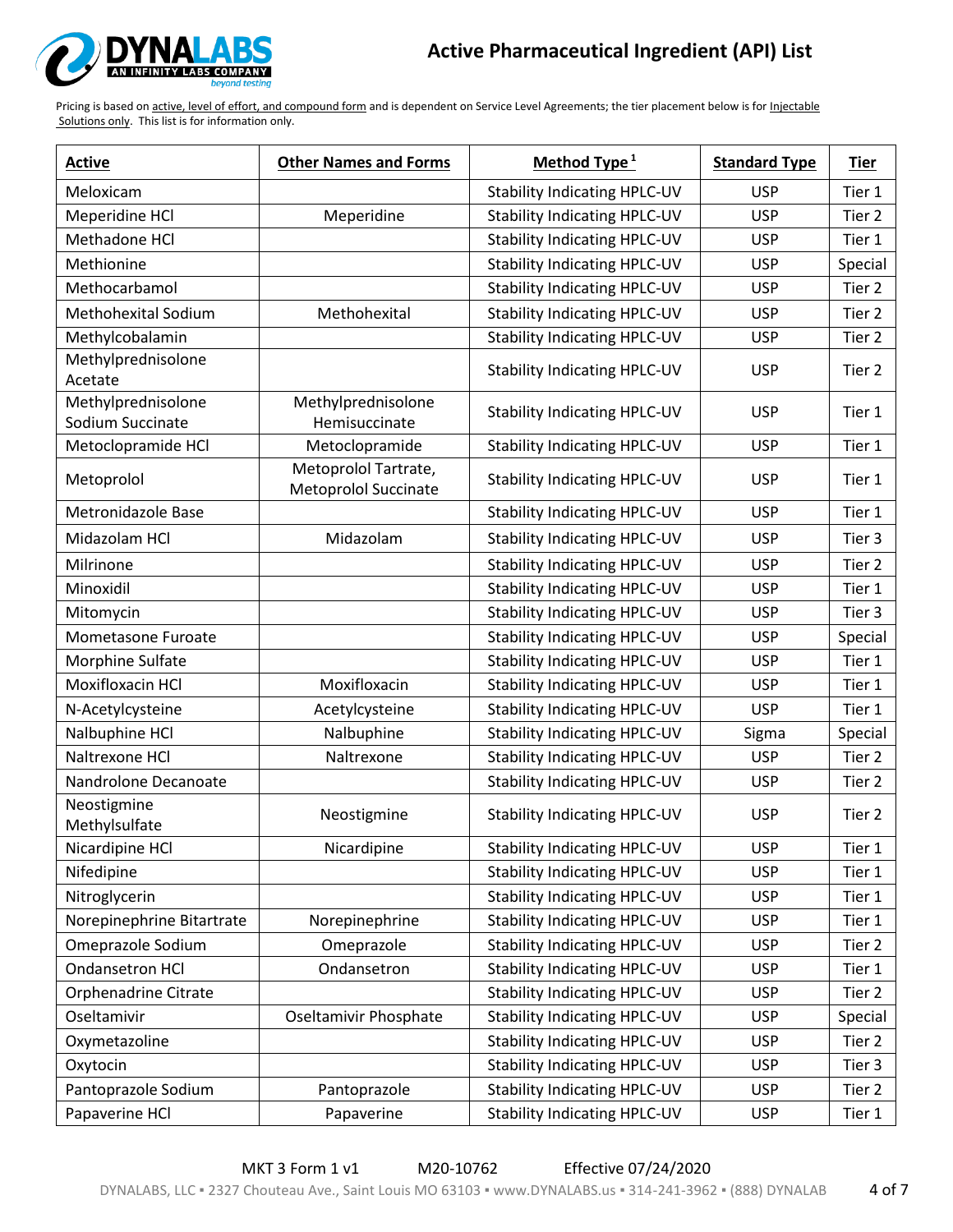

| <b>Active</b>                    | <b>Other Names and Forms</b>                                       | Method Type $1$                     | <b>Standard Type</b>   | <b>Tier</b>       |
|----------------------------------|--------------------------------------------------------------------|-------------------------------------|------------------------|-------------------|
| Pentobarbital Sodium             | Pentobarbital                                                      | <b>Stability Indicating HPLC-UV</b> | <b>USP</b>             | Tier 2            |
| Pentoxifylline                   |                                                                    | <b>Stability Indicating HPLC-UV</b> | <b>USP</b>             | Special           |
| Phenobarbital Sodium             | Phenobarbital                                                      | <b>Stability Indicating HPLC-UV</b> | <b>USP</b>             | Tier 1            |
| Phenol                           |                                                                    | <b>Stability Indicating HPLC-UV</b> | <b>USP</b>             | Tier 1            |
| <b>Phentolamine Mesylate</b>     | Phentolamine                                                       | <b>Stability Indicating HPLC-UV</b> | <b>USP</b>             | Tier 1            |
| Phenylephrine HCl                | Phenylephrine,<br>Phenylephrine Tannate,<br>Phenylephrine Tartrate | <b>Stability Indicating HPLC-UV</b> | <b>USP</b>             | Tier 1            |
| Phosphatidylcholine <sup>2</sup> |                                                                    | <b>Stability Indicating HPLC-UV</b> | Medisca                | Special           |
| Phytonadione                     | Vitamin K                                                          | <b>Stability Indicating HPLC-UV</b> | <b>USP</b>             | Tier 2            |
| Piperacillin Sodium              | Piperacillin                                                       | <b>Stability Indicating HPLC-UV</b> | <b>USP</b>             | Tier 2            |
| Piroxicam                        |                                                                    | <b>Stability Indicating HPLC-UV</b> | <b>USP</b>             | Tier 1            |
| Potassium                        | Potassium Bromide,<br>Potassium Chloride,<br>Potassium Citrate     | IC                                  | <b>USP</b>             | Tier 3            |
| Prednisolone                     |                                                                    | <b>Stability Indicating HPLC-UV</b> | <b>USP</b>             | Tier 1            |
| Prednisolone Acetate             |                                                                    | <b>Stability Indicating HPLC-UV</b> | <b>USP</b>             | Tier <sub>2</sub> |
| Prednisolone Sodium<br>Phosphate |                                                                    | <b>Stability Indicating HPLC-UV</b> | <b>USP</b>             | Tier 3            |
| Pregnenolone                     |                                                                    | <b>Stability Indicating HPLC-UV</b> | Medisca                | Tier 1            |
| Prilocaine HCl                   |                                                                    | <b>Stability Indicating HPLC-UV</b> | <b>USP</b>             | Tier 1            |
| Procaine HCl                     |                                                                    | <b>Stability Indicating HPLC-UV</b> | <b>USP</b>             | Tier 1            |
| Progesterone                     |                                                                    | <b>Stability Indicating HPLC-UV</b> | <b>USP</b>             | Tier 1            |
| Promethazine HCl                 |                                                                    | <b>Stability Indicating HPLC-UV</b> | <b>USP</b>             | Tier 1            |
| Proparacaine HCl                 |                                                                    | <b>Stability Indicating HPLC-UV</b> | <b>USP</b>             | Tier 1            |
| Propofol                         |                                                                    | <b>Stability Indicating HPLC-UV</b> | <b>USP</b>             | Tier 1            |
| Pyridoxine HCl                   | Pyridoxine                                                         | <b>Stability Indicating HPLC-UV</b> | <b>USP</b>             | Tier 1            |
| Ranitidine HCl                   | Ranitidine                                                         | <b>Stability Indicating HPLC-UV</b> | <b>USP</b>             | Tier 1            |
| Riluzole                         |                                                                    | <b>Stability Indicating HPLC-UV</b> | <b>USP</b>             | Tier 2            |
| Rocuronium Bromide               |                                                                    | <b>Stability Indicating HPLC-UV</b> | <b>USP</b>             | Tier 2            |
| Ropivacaine HCl                  | Ropivacaine                                                        | Stability Indicating HPLC-UV        | <b>USP</b>             | Tier 1            |
| Sildenafil Citrate               | Sildenafil                                                         | <b>Stability Indicating HPLC-UV</b> | <b>USP</b>             | Tier 1            |
| Sodium Bicarbonate               |                                                                    | Titration                           | Volumetric<br>Solution | Tier 2            |
| Sodium Chloride                  |                                                                    | Titration                           | Volumetric<br>Solution | Tier 3            |
| Sodium Citrate                   |                                                                    | <b>Stability Indicating HPLC-UV</b> | <b>USP</b>             | Tier 2            |
| Sodium Deoxycholate <sup>2</sup> |                                                                    | <b>Stability Indicating HPLC-UV</b> | Medisca                | Special           |
| Sodium Thiosulfate               |                                                                    | Titration                           | Volumetric<br>Solution | Tier 2            |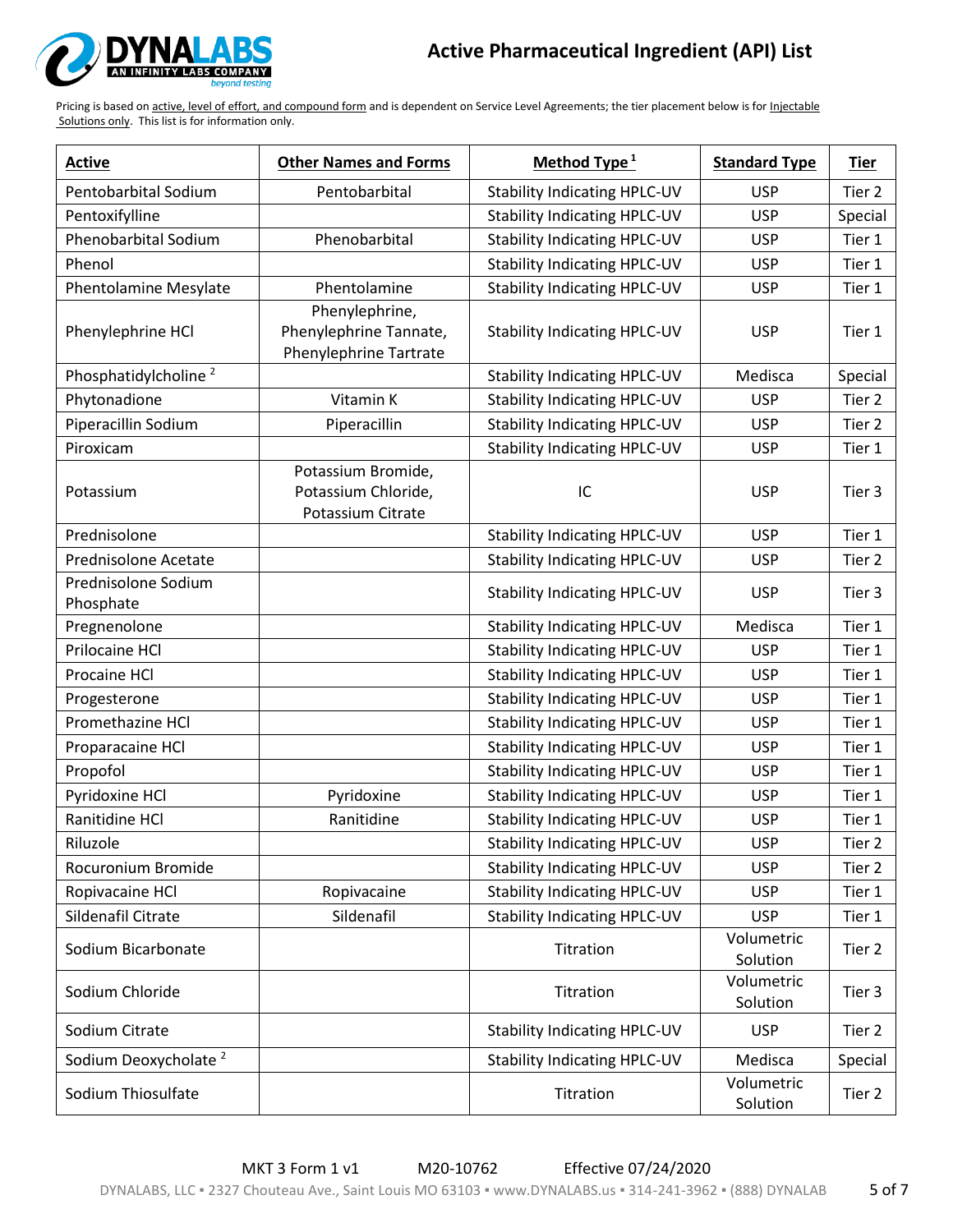

Pricing is based on active, level of effort, and compound form and is dependent on Service Level Agreements; the tier placement below is for Injectable Solutions only. This list is for information only.

| <b>Active</b>                         | <b>Other Names and Forms</b> | Method Type <sup>1</sup>            | <b>Standard Type</b>   | <u>Tier</u>       |
|---------------------------------------|------------------------------|-------------------------------------|------------------------|-------------------|
| Succinylcholine Chloride              | Succinylcholine              | <b>Stability Indicating HPLC-UV</b> | <b>USP</b>             | Tier 2            |
| <b>Sufentanil Citrate</b>             | Sufentanil                   | <b>Stability Indicating HPLC-UV</b> | <b>USP</b>             | Tier 1            |
| <b>Tacrolimus</b>                     |                              | <b>Stability Indicating HPLC-UV</b> | <b>USP</b>             | Tier 2            |
| Tazobactam                            |                              | <b>Stability Indicating HPLC-UV</b> | <b>USP</b>             | Tier 2            |
| Testosterone                          |                              | <b>Stability Indicating HPLC-UV</b> | <b>USP</b>             | Tier 1            |
| Testosterone Cypionate                |                              | <b>Stability Indicating HPLC-UV</b> | <b>USP</b>             | Tier 1            |
| <b>Testosterone Enanthate</b>         |                              | <b>Stability Indicating HPLC-UV</b> | <b>USP</b>             | Tier 1            |
| Testosterone Proprionate              |                              | <b>Stability Indicating HPLC-UV</b> | <b>USP</b>             | Tier 1            |
| <b>Tetracaine HCI</b>                 | Tetracaine                   | <b>Stability Indicating HPLC-UV</b> | <b>USP</b>             | Tier 1            |
| Thiamine HCl                          | Thiamine                     | <b>Stability Indicating HPLC-UV</b> | <b>USP</b>             | Tier 1            |
| <b>Tramadol HCl</b>                   | Tramadol                     | <b>Stability Indicating HPLC-UV</b> | <b>USP</b>             | Special           |
| Triamcinolone Acetonide               |                              | <b>Stability Indicating HPLC-UV</b> | <b>USP</b>             | Tier <sub>2</sub> |
| <b>Triamcinolone Diacetate</b>        |                              | <b>Stability Indicating HPLC-UV</b> | <b>USP</b>             | Tier 2            |
| Tromethamine                          |                              | Titration                           | Volumetric<br>Solution | Tier 2            |
| Tropicamide                           |                              | <b>Stability Indicating HPLC-UV</b> | <b>USP</b>             | Tier 1            |
| Vancomycin HCl                        | Vancomycin                   | <b>Stability Indicating HPLC-UV</b> | <b>USP</b>             | Tier 2            |
| Vecuronium Bromide                    |                              | <b>Stability Indicating HPLC-UV</b> | <b>USP</b>             | Tier 2            |
| Verapamil                             |                              | <b>Stability Indicating HPLC-UV</b> | <b>USP</b>             | Tier 1            |
| Zosyn (Pipercillin and<br>Tazobactam) |                              | <b>Stability Indicating HPLC-UV</b> | <b>USP</b>             | Tier 2            |

<sup>1</sup> Stability Indicating Methods are validated at the API level according to USP 1225 Category 1, complete with degradation studies using the reference standard. **Customer Formulation Validation** is still required for each formulation to meet the specificity requirement and to be stability indicating. For methodology that is inherently not stability indicating because of inability separate degradants (e.g. Titration) please contact [MarketingTechServices@dynalabs.us](mailto:MarketingTechServices@dynalabs.us) for information about **Stability Profile Testing**.

 $<sup>2</sup>$  Due to complexity of the active, a quote may be required to ensure accurate analysis. Please contact</sup> [MarketingTechServices@dynalabs.us](mailto:MarketingTechServices@dynalabs.us) for information.

<sup>3</sup>**Method Validation** is a quoted service that can be absorbed or socialized based on market demand. Unique and specific validation needs will be assessed to provide the most efficient service and best pricing. Please contact [MarketingTechServices@dynalabs.us](mailto:MarketingTechServices@dynalabs.us) for information.